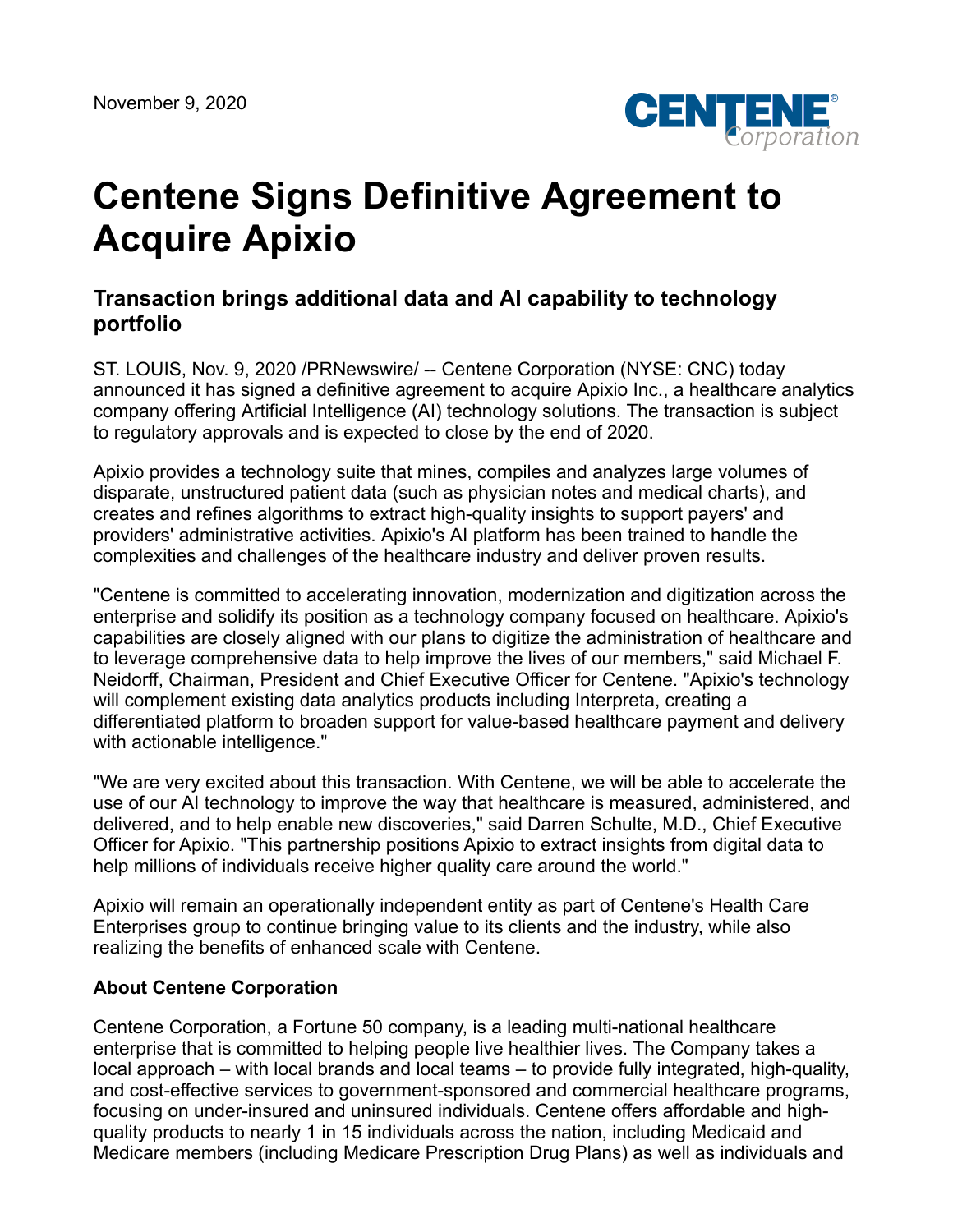families served by the Health Insurance Marketplace, the TRICARE program, and individuals in correctional facilities. The Company also serves several international markets, and contracts with other healthcare and commercial organizations to provide a variety of specialty services focused on treating the whole person. Centene focuses on long-term growth and the development of its people, systems and capabilities so that it can better serve its members, providers, local communities, and government partners.

Centene uses its investor relations website to publish important information about the company, including information that may be deemed material to investors. Financial and other information about Centene is routinely posted and is accessible on Centene's investor relations website, [http://investors.centene.com/.](http://investors.centene.com/)

## **Forward-Looking Statements**

*All statements, other than statements of current or historical fact, contained in this press release are forward-looking statements. Without limiting the foregoing, forward-looking statements often use words such as "believe," "anticipate," "plan," "expect," "estimate," "intend," "seek," "target," "goal," "may," "will," "would," "could," "should," "can," "continue" and other similar words or expressions (and the negative thereof). Centene (the Company, our, or we) intends such forward-looking statements to be covered by the safe-harbor provisions for forward-looking statements contained in the Private Securities Litigation Reform Act of 1995, and we are including this statement for purposes of complying with these safe-harbor provisions. In particular, these statements include, without limitation, statements about our future operating or financial performance, market opportunity, growth strategy, competition, expected activities in completed and future acquisitions, including statements about the impact of our recently completed acquisition (the WellCare Acquisition) of WellCare Health Plans, Inc. (WellCare), other recent and future acquisitions, investments and the adequacy of our available cash resources. These forward-looking statements reflect our current views with respect to future events and are based on numerous assumptions and assessments made by us in light of our experience and perception of historical trends, current conditions, business strategies, operating environments, future developments and other factors we believe appropriate. By their nature, forward-looking statements involve known and unknown risks and uncertainties and are subject to change because they relate to events and depend on circumstances that will occur in the future, including economic, regulatory, competitive and other factors that may cause our or our industry's actual results, levels of activity, performance or achievements to be materially different from any future results, levels of activity, performance or achievements expressed or implied by these forward-looking statements. These statements are not guarantees of future performance and are subject to risks, uncertainties and assumptions. All forward-looking statements included in this press release are based on information available to us on the date hereof. Except as may be otherwise required by law, we undertake no obligation to update or revise the forward-looking statements included in this press release, whether as a result of new information, future events or otherwise, after the date hereof. You should not place undue reliance on any forward-looking statements, as actual results may differ materially from projections, estimates, or other forward-looking statements due to a variety of important factors, variables and events including but not limited to: the impact of COVID-19 on global markets, economic conditions, the healthcare industry and our results of operations, which is unknown, and the response by governments and other third parties; uncertainty as to our expected financial performance during the period of integration of the WellCare Acquisition; the possibility that the expected synergies and value creation from the WellCare Acquisition will not be realized, or will not be realized within the expected time period; the risk that unexpected costs will be incurred in connection with the integration of the WellCare*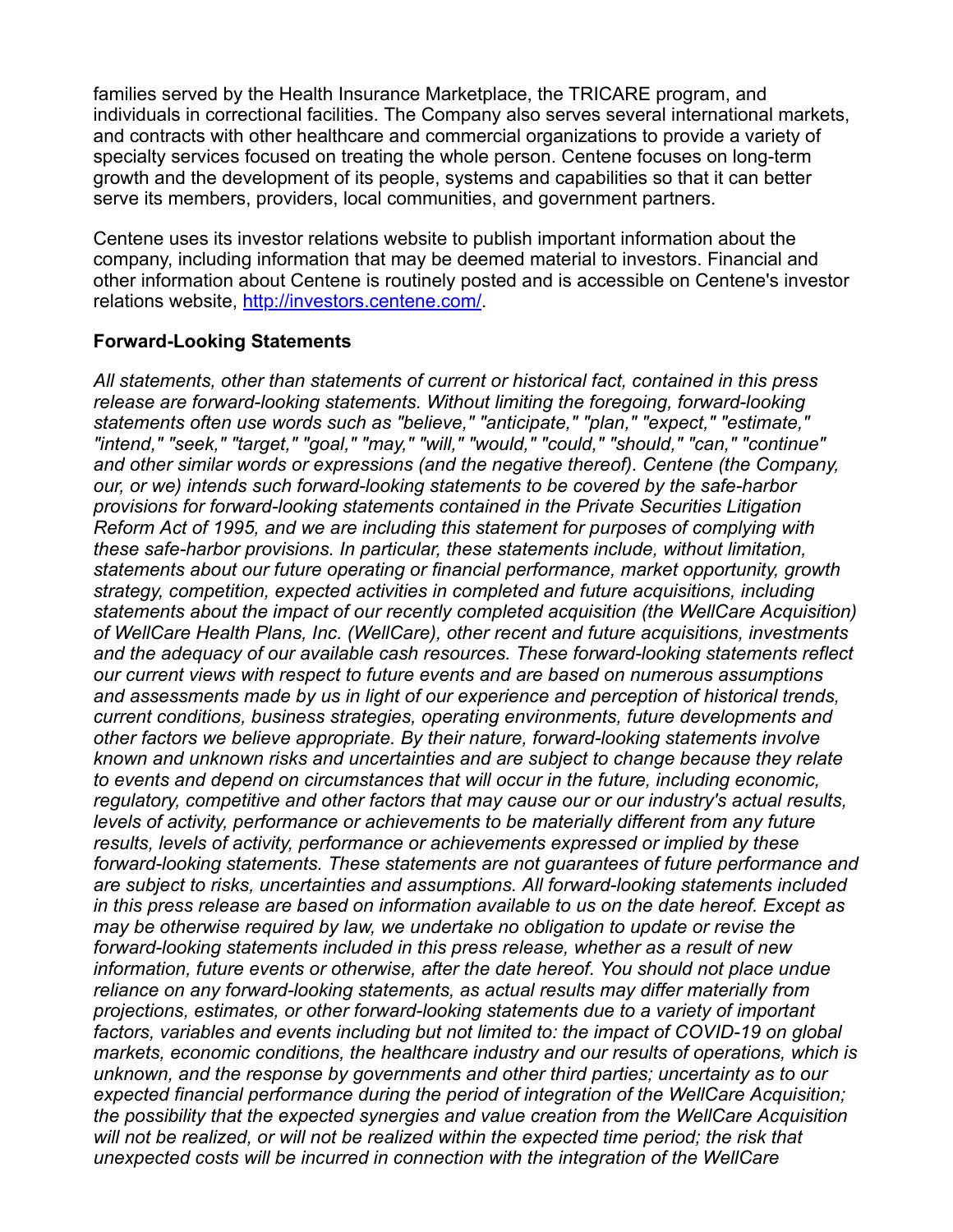*Acquisition or that the integration of WellCare will be more difficult or time consuming than expected; unexpected costs, charges or expenses resulting from the WellCare Acquisition; the inability to retain key personnel; disruption from the integration of the WellCare Acquisition, including potential adverse reactions or changes to business relationships with customers, employees, suppliers or regulators, making it more difficult to maintain business and operational relationships; the risk that we may not be able to effectively manage our expanded operations; our ability to accurately predict and effectively manage health benefits and other operating expenses and reserves, including fluctuations in medical utilization rates due to the impact of COVID-19; competition; membership and revenue declines or unexpected trends; changes in healthcare practices, new technologies, and advances in medicine; increased healthcare costs; changes in economic, political or market conditions; changes in federal or state laws or regulations, including changes with respect to income tax reform or government healthcare programs as well as changes with respect to the Patient Protection and Affordable Care Act (ACA) and the Health Care and Education Affordability Reconciliation Act, collectively referred to as the ACA and any regulations enacted thereunder that may result from changing political conditions or judicial actions, including the ultimate outcome in "Texas v. United States of America" regarding the constitutionality of the ACA; rate cuts or other payment reductions or delays by governmental payors and other risks and uncertainties affecting our government businesses; our ability to adequately price products on the Health Insurance Marketplaces and other commercial and Medicare products; tax matters; disasters or major epidemics; the outcome of legal and regulatory proceedings; changes in expected contract start dates; provider, state, federal, foreign and other contract changes and timing of regulatory approval of contracts; the expiration, suspension, or termination of our contracts with federal or state governments (including but not limited to Medicaid, Medicare, TRICARE or other customers); the difficulty of predicting the timing or outcome of pending or future litigation or government investigations; challenges to our contract awards; cyber-attacks or other privacy or data security incidents; the possibility that the expected synergies and value creation from acquired businesses, including businesses we may acquire in the future, will not be realized, or will not be realized within the expected time period; the exertion of management's time and our resources, and other expenses incurred and business changes required in connection with complying with the undertakings in connection with any regulatory, governmental or third party consents or approvals for acquisitions; disruption caused by significant completed and pending acquisitions, including, among others, the WellCare Acquisition, making it more difficult to maintain business and operational relationships; the risk that unexpected costs will be incurred in connection with the completion and/or integration of acquisition transactions; changes in expected closing dates, estimated purchase price and accretion for acquisitions; the risk that acquired businesses will not be integrated successfully; restrictions and limitations in connection with our indebtedness; our ability to maintain or achieve improvement in the Centers for Medicare and Medicaid Services (CMS) Star ratings and maintain or achieve improvement in other quality scores in each case that can impact revenue and future growth; availability of debt and equity financing, on terms that are favorable to us; inflation; foreign currency fluctuations and risks and uncertainties discussed in the reports that Centene has filed with the Securities and Exchange Commission. This list of important factors is not intended to be exhaustive. We discuss certain of these matters more fully, as well as certain other factors that may affect our business operations, financial condition and results of operations, in our filings with the Securities and Exchange Commission (SEC), including our annual report on Form 10-K, quarterly reports on Form 10- Q and current reports on Form 8-K. Due to these important factors and risks, we cannot give assurances with respect to our future performance, including without limitation our ability to maintain adequate premium levels or our ability to control our future medical and selling, general and administrative costs.*